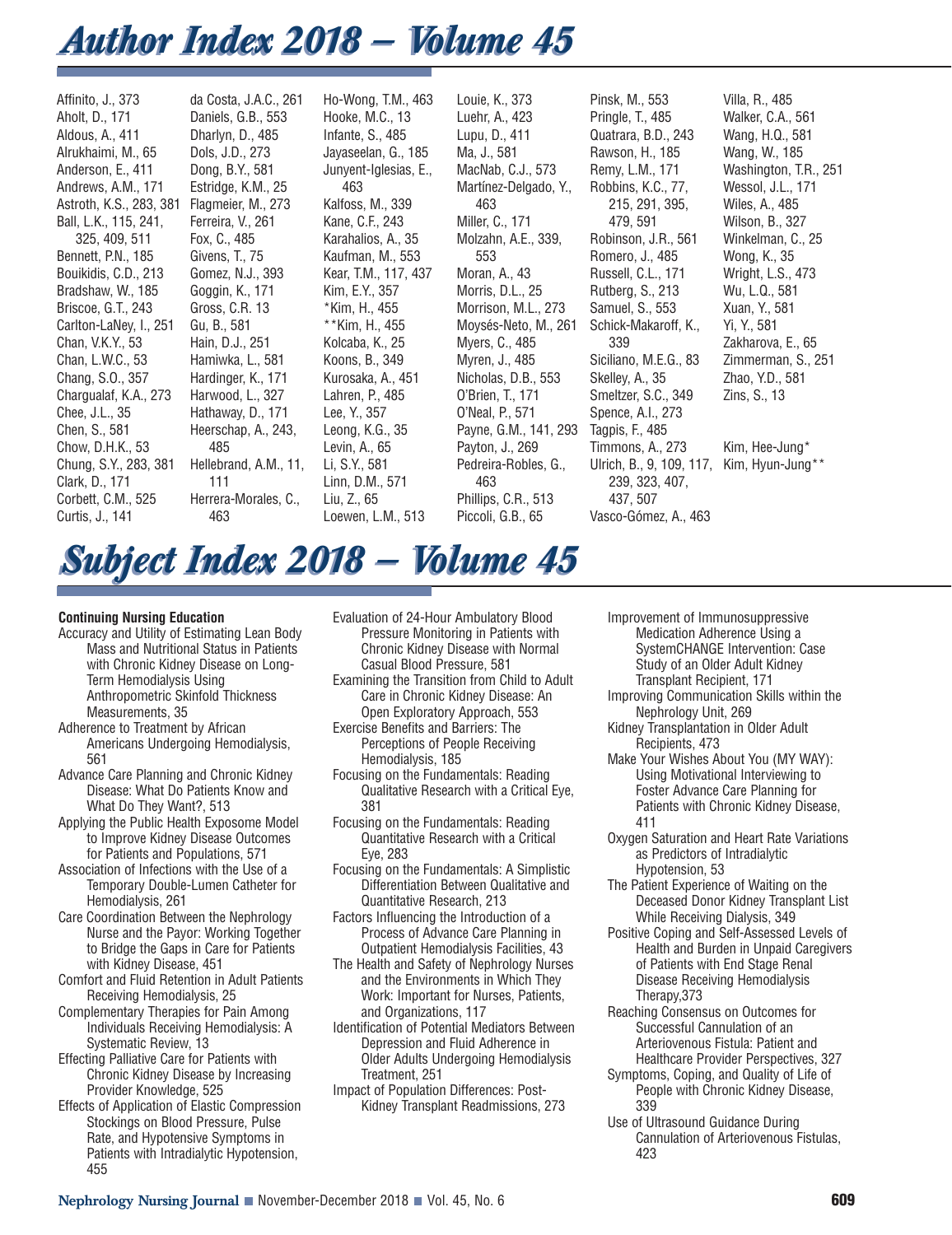- Using Creative Activities to Improve Treatment Perceptions of Patients on Hemodialysis, 463
- Using Post-Discharge Telephone Follow-Up by Nephrology Nurses to Reduce 30- Day Readmissions and Post-Discharge Complications for Adult Patients on Hemodialysis, 243
- Water Treatment for Hemodialysis: What You Must Know to Keep Patients Safe, 141
- A Window into the World of Nephrology Nursing: Nephrology Nurses' Views of the Health and Safety of Their Work Environments, the Impact on Patient Care, and Opportunities for Improvement, 437
- Women and Kidney Disease: Reflections on World Kidney Day 2018, 65

#### **Advance Care Planning**

- Advance Care Planning and Chronic Kidney Disease: What Do Patients Know and What Do They Want?, 513
- Effecting Palliative Care for Patients with Chronic Kidney Disease by Increasing Provider Knowledge, 525
- Factors Influencing the Introduction of a Process of Advance Care Planning in Outpatient Hemodialysis Facilities, 43
- Make Your Wishes About You (MY WAY): Using Motivational Interviewing to Foster Advance Care Planning for Patients with Chronic Kidney Disease, 411

# **Blood Pressure Monitoring**

Evaluation of 24-Hour Ambulatory Blood Pressure Monitoring in Patients with Chronic Kidney Disease with Normal Casual Blood Pressure, 581

#### **Care Coordination and Transition Management**

Examining the Transition from Child to Adult Care in Chronic Kidney Disease: An Open Exploratory Approach, 553

#### **Chronic Kidney Disease**

- Accuracy and Utility of Estimating Lean Body Mass and Nutritional Status in Patients with Chronic Kidney Disease on Long-Term Hemodialysis Using Anthropometric Skinfold Thickness Measurements, 35
- Advance Care Planning and Chronic Kidney Disease: What Do Patients Know and What Do They Want?, 513
- Applying the Public Health Exposome Model to Improve Kidney Disease Outcomes for Patients and Populations, 571
- Effecting Palliative Care for Patients with Chronic Kidney Disease by Increasing Provider Knowledge, 525
- Evaluation of 24-Hour Ambulatory Blood Pressure Monitoring in Patients with Chronic Kidney Disease with Normal Casual Blood Pressure, 581
- Examining the Transition from Child to Adult Care in Chronic Kidney Disease: An Open Exploratory Approach, 553
- Symptoms, Coping, and Quality of Life of People with Chronic Kidney Disease, 339

# **Dialysis Access**

- Association of Infections with the Use of a Temporary Double-Lumen Catheter for Hemodialysis, 261
- Reaching Consensus on Outcomes for Successful Cannulation of an Arteriovenous Fistula: Patient and Healthcare Provider Perspectives, 327
- Use of Ultrasound Guidance During Cannulation of Arteriovenous Fistulas, 423

# **Genetics**

Applying the Public Health Exposome Model to Improve Kidney Disease Outcomes for Patients and Populations, 571

# **Hemodialysis**

- Accuracy and Utility of Estimating Lean Body Mass and Nutritional Status in Patients with Chronic Kidney Disease on Long-Term Hemodialysis Using Anthropometric Skinfold Thickness Measurements, 35
- Adherence to Treatment by African Americans Undergoing Hemodialysis, 561
- Association of Infections with the Use of a Temporary Double-Lumen Catheter for Hemodialysis, 261
- Comfort and Fluid Retention in Adult Patients Receiving Hemodialysis, 25
- Complementary Therapies for Pain Among Individuals Receiving Hemodialysis: A Systematic Review, 13
- Exercise Benefits and Barriers: The Perceptions of People Receiving Hemodialysis, 185
- Identification of Potential Mediators Between Depression and Fluid Adherence in Older Adults Undergoing Hemodialysis Treatment, 251
- Using Creative Activities to Improve Treatment Perceptions of Patients on Hemodialysis, 463
- Using Post-Discharge Telephone Follow-Up by Nephrology Nurses to Reduce 30- Day Readmissions and Post-Discharge Complications for Adult Patients on Hemodialysis, 243
- Water Treatment for Hemodialysis: What You Must Know to Keep Patients Safe, 141

#### **Intradialytic Hypotension**

- Effects of Application of Elastic Compression Stockings on Blood Pressure, Pulse Rate, and Hypotensive Symptoms in Patients with Intradialytic Hypotension, 455
- Oxygen Saturation and Heart Rate Variations as Predictors of Intradialytic Hypotension, 53

# **Palliative Care**

- Advance Care Planning and Chronic Kidney Disease: What Do Patients Know and What Do They Want?, 513
- Effecting Palliative Care for Patients with Chronic Kidney Disease by Increasing Provider Knowledge, 525

# **Pediatrics**

Examining the Transition from Child to Adult Care in Chronic Kidney Disease: An Open Exploratory Approach, 553

# **Quality of Life/Coping**

- Advance Care Planning and Chronic Kidney Disease: What Do Patients Know and What Do They Want?, 513
- Effecting Palliative Care for Patients with Chronic Kidney Disease by Increasing Provider Knowledge, 525
- Positive Coping and Self-Assessed Levels of Health and Burden in Unpaid Caregivers of Patients with End Stage Renal Disease Receiving Hemodialysis Therapy,373
- Symptoms, Coping, and Quality of Life of People with Chronic Kidney Disease, 339

# **Transplantation**

- Impact of Population Differences: Post-Kidney Transplant Readmissions, 273
- Improvement of Immunosuppressive Medication Adherence Using a SystemCHANGE Intervention: Case Study of an Older Adult Kidney Transplant Recipient, 171
- Kidney Transplantation in Older Adult Recipients, 473
- The Patient Experience of Waiting on the Deceased Donor Kidney Transplant List While Receiving Dialysis, 349

# **Work Environment**

- The Health and Safety of Nephrology Nurses and the Environments in Which They Work: Important for Nurses, Patients, and Organizations, 117
- Improving Communication Skills within the Nephrology Unit, 269
- A Window into the World of Nephrology Nursing: Nephrology Nurses' Views of the Health and Safety of Their Work Environments, the Impact on Patient Care, and Opportunities for Improvement, 437